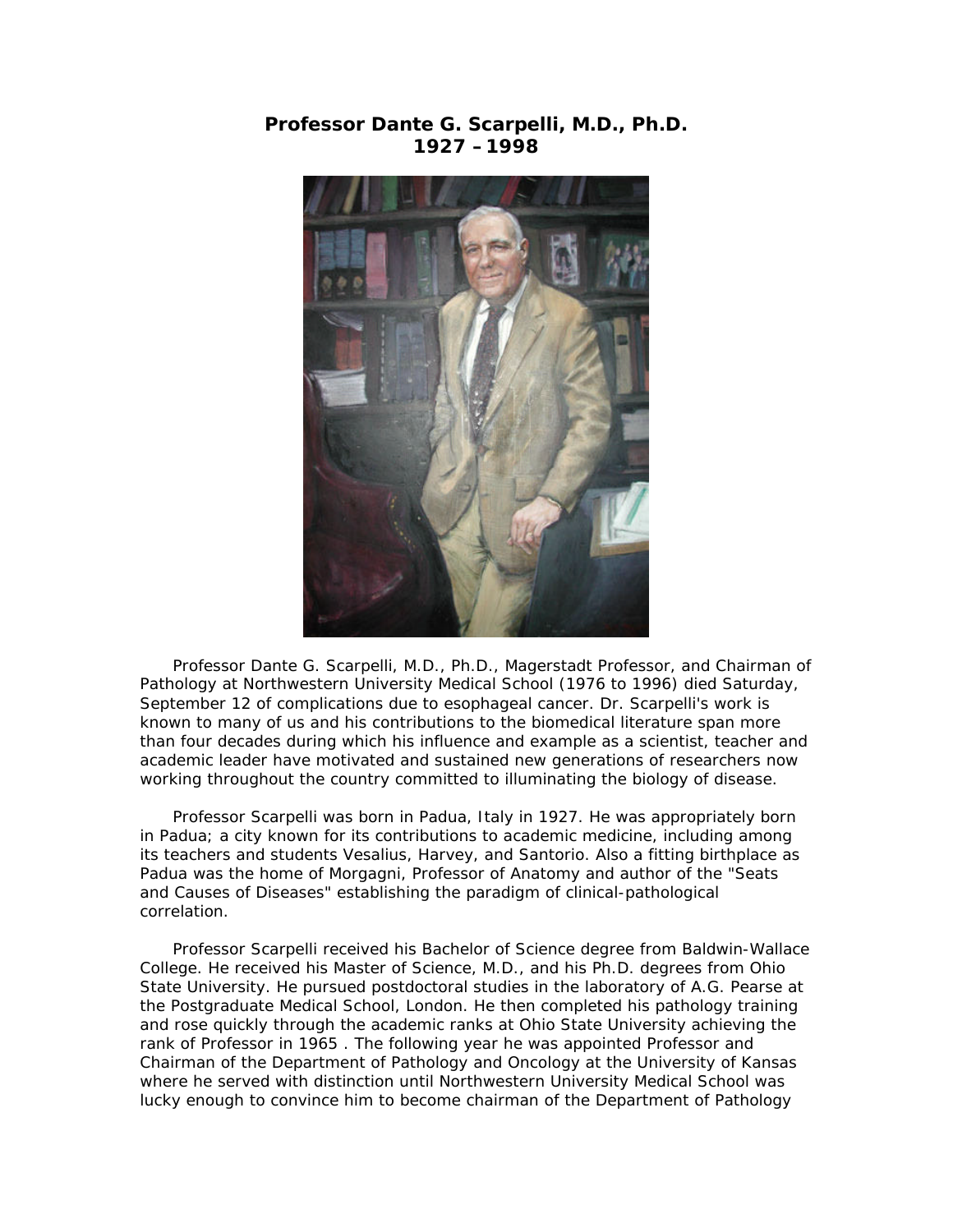there. His academic leadership roles also included serving as Dean for Faculties and Academic Affairs at the University of Kansas from 1973-1976 and as Director of the Northwestern University Cancer Center from 1987-1989. He served on the editorial boards of 12 prestigious peer reviewed journals including *Cancer Research, American Journal of Pathology*, the *FASEB Journal,* and *Proceedings of the Society for Experimental Biology and Medicine*. He was an influential member of many scholarly societies including the New York Academy of Sciences, the Society for Experimental Biology and Medicine, and the American Association of University Professors. He repeatedly served on important National Committees dedicated to the research mission including the Pathology B, Carcinogenesis, and Chemical Pathology Study Sections of the NIH, National Academy of Sciences Committees, the National Research Council Committee on Animal Models (as chair), and the Advisory Committee of the Registry of Comparative Pathology (as chair).

 Professor Scarpelli received many awards during his career including the Honorary Doctor of Science degree from Baldwin-Wallace College. An award he was especially proud of was the Gold Medal awarded by the city of Padua in 1980 for "Paduans Who Have Honored Italy." His lifelong contributions to cancer research were honored at the Third Annual Schweppe Colloquium of the Lurie Cancer Center of Northwestern University in 1992.

 He published more than 130 peer reviewed articles, many scientific abstracts and provided insightful commentary and instruction in chapters of widely read books, including Anderson's *Pathology* and the *Encyclopedia Britannica*.

 Professor Scarpelli's first paper was on granulation tissue and it marked the beginning of a career long interest in oxygen based cell injury and oxygen metabolism during repair. He repeatedly returned to the study of experimental carcinogenesis as a model of growth beginning with early papers on cervical carcinoma. He was responsible for the precise localization of a number of important dehydrogenases and nucleoside triphosphate. He published authoritatively on topics ranging from rhodopsin to idiopathic recurrent rhabdomyolysis. He and his colleagues discovered the mammalian equivalent of homeotic regeneration (transdifferentiation) showing that pancreatic tissue could regenerate as liver tissue. He continued studies until very recently on the molecular mechanisms of pancreatic carcinogenesis. His experiments have never been limited to single experimental systems or species. Working with rat or frog or rainbow trout; using tissue culture, electron microscopy, or molecular biology he always let the question define the experiment. In his pursuit of original knowledge he never allowed himself to be trapped by systems as Turgenev warned Tolstoy (quoted by Daniel Boorstin), "The people who bind themselves to systems are those who are unable to encompass the whole truth and try to catch it by the tail; a system is like the tail of truth; but truth is like a lizard, it leaves its tail in your fingers and runs away knowing full well that it will grow a new one in a twinkling."

 Those of us who were lucky enough to count him as a friend and colleague admire his accomplishments and will always be grateful for his inspiration as a model of academic life.

Dante was much loved and he will be greatly missed.